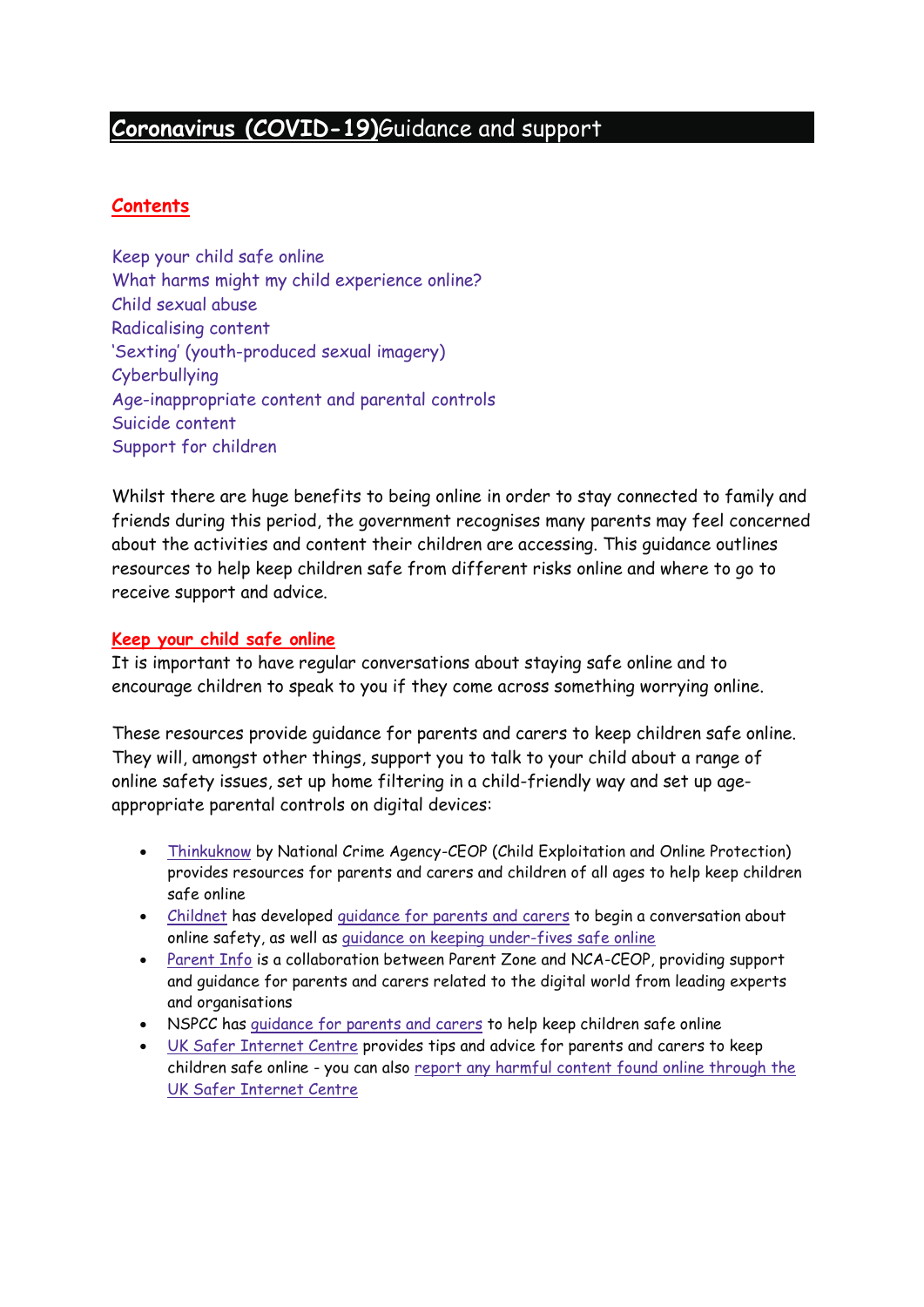## **What harms might my child experience online?**

You may have concerns about specific harms which children can experience online. There are more resources to help you understand and protect your child from different harms online, including:

- child sexual abuse a [definition](https://assets.publishing.service.gov.uk/government/uploads/system/uploads/attachment_data/file/779401/Working_Together_to_Safeguard-Children.pdf#page=103)
- exposure to radicalising content
- youth-produced sexual imagery ('sexting')
- cyberbullying
- exposure to age-inappropriate content, such as pornography
- exposure to harmful content, such as suicide content

#### **Child sexual abuse**

If you are concerned call 999 or report it to the National Crime [Agency-CEOP.](https://www.ceop.police.uk/ceop-reporting/)

If your child has been a victim of child sexual abuse – online or offline – and you believe they are in immediate danger, you should call 999 and ask for the police. The police will continue to respond to emergency calls.

If you are concerned that your child has been a victim of online sexual abuse or you are worried about the way someone has been communicating with your child online, you can report it to National Crime [Agency-CEOP](https://www.ceop.police.uk/ceop-reporting/) (Child Exploitation and Online Protection).

These resources provide information and support for parents and carers on what to do if you're worried about child sexual abuse:

- you can contact the NSPCC [helpline](https://www.nspcc.org.uk/keeping-children-safe/our-services/nspcc-helpline/) (0808 800 5000) for support and advice if you have concerns about your own or another child's safety. The [Together,](https://tacklechildabuse.campaign.gov.uk/) we can tackle child abuse [campaign](https://tacklechildabuse.campaign.gov.uk/) also provides information on the signs of child abuse and neglect
- [Thinkuknow](https://www.thinkuknow.co.uk/parents/Support-tools/home-activity-worksheets/) by National Crime Agency-CEOP has developed activities to support your child's safe use of the internet and the Lucy Faithfull Foundation's [Parents](https://www.parentsprotect.co.uk/) [Protect](https://www.parentsprotect.co.uk/) website also provides advice on how to help protect children from child sexual abuse
- if you see sexual images or videos of someone under 18 online, report it anonymously to the Internet Watch [Foundation](https://report.iwf.org.uk/en) who can work to remove them from the web and help to identify victims and survivors
- you can contact *Stop It [Now!](https://www.stopitnow.org.uk/)* for information and advice if you have concerns about someone's behaviour, including children who may be displaying concerning sexual behaviour
- you can contact The Marie Collins Foundation [help@mariecollinsfoundation.org.uk](mailto:help@mariecollinsfoundation.org.uk) for support, including advice and individual counselling, for your child if they have been subjected to online sexual abuse - support is also offered to parents and carers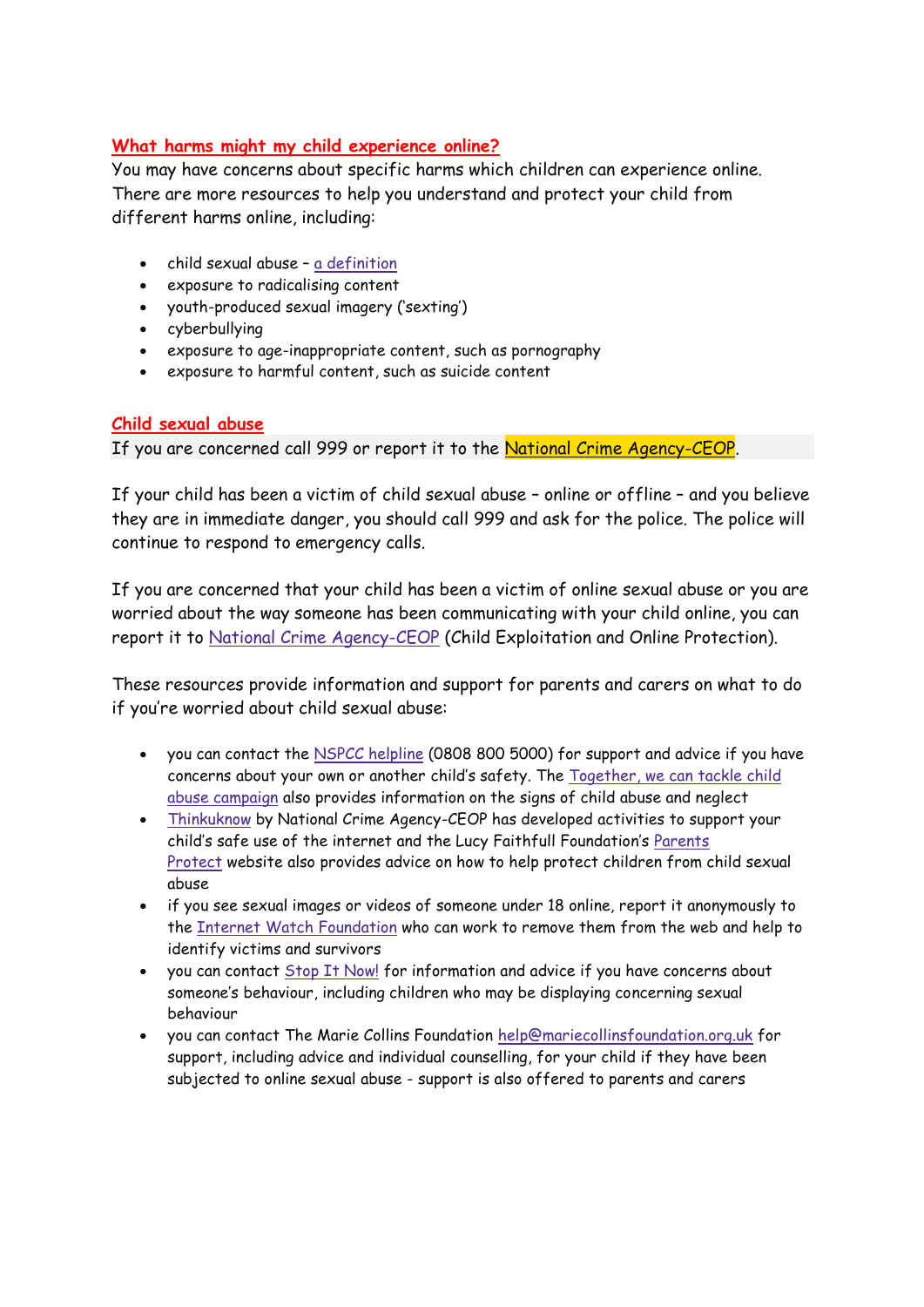## **Radicalising content**

If you are concerned that any family member, friend or loved one is being radicalised, you can call the police or 101 to get advice or make a Prevent referral, so that they can get safeguarding support. Support is tailored to the individual's needs and works in a similar way to safeguarding processes designed to protect people from gangs, drug abuse and physical and sexual exploitation. Receiving support through Prevent is voluntary, confidential and not any form of criminal sanction. If you need further help, you can also contact your local authority safeguarding team.

[Educate](https://educateagainsthate.com/parents/) Against Hate Parents' Hub provides resources and government advice for parents and carers on keeping young people safe from extremism, including online. Let's Talk [About](https://www.ltai.info/staying-safe-online/) It provides support for parents and carers to keep children safe from online radicalisation.

Any member of the public can report [terrorist](https://www.gov.uk/report-terrorism) content they find online through the GOV.UK [referral](https://www.gov.uk/report-terrorism) tool. More information about what to report and what happens when you make a report can be found on the Action Counters [Terrorism](https://act.campaign.gov.uk/) campaign.

## **'Sexting' (youth-produced sexual imagery)**

If you are worried about your child sending nude images or videos (sometimes referred to as 'youth-produced sexual imagery'or sexting), [NSPCC](https://www.nspcc.org.uk/keeping-children-safe/online-safety/sexting-sending-nudes/) provides advice to help you understand the risks and support your child.

If your child has shared nude images, [Thinkuknow](https://www.thinkuknow.co.uk/) by National Crime Agency-CEOP provides advice on talking to your child and where to get help.

## **Cyberbullying**

If you are concerned about cyberbullying, you can find [government](https://www.gov.uk/government/publications/preventing-and-tackling-bullying) advice and [information](https://www.gov.uk/government/publications/preventing-and-tackling-bullying) about how you can protect your child and tackle it if it happens.

#### **Age-inappropriate content and parental controls**

If you have downloaded new apps or bought new technology to help stay connected at this time, remember to review and adjust privacy and safety settings if you or your child is signing up to a new online service.

Internet Matters has provided [step-by-step](https://www.internetmatters.org/parental-controls/) guides on how to set up parental controls so that you can control what content your child can access online.

The UK Safer [Internet](https://www.saferinternet.org.uk/advice-centre/parents-and-carers/parental-controls-offered-your-home-internet-provider) Centre has developed guidance on how to switch on familyfriendly filters to prevent age-inappropriate content being accessed on devices in your home.

The [NSPCC](https://www.nspcc.org.uk/keeping-children-safe/online-safety/inappropriate-explicit-content/) provides more information for parents or carers with concerns about their child seeking inappropriate or explicit content online.